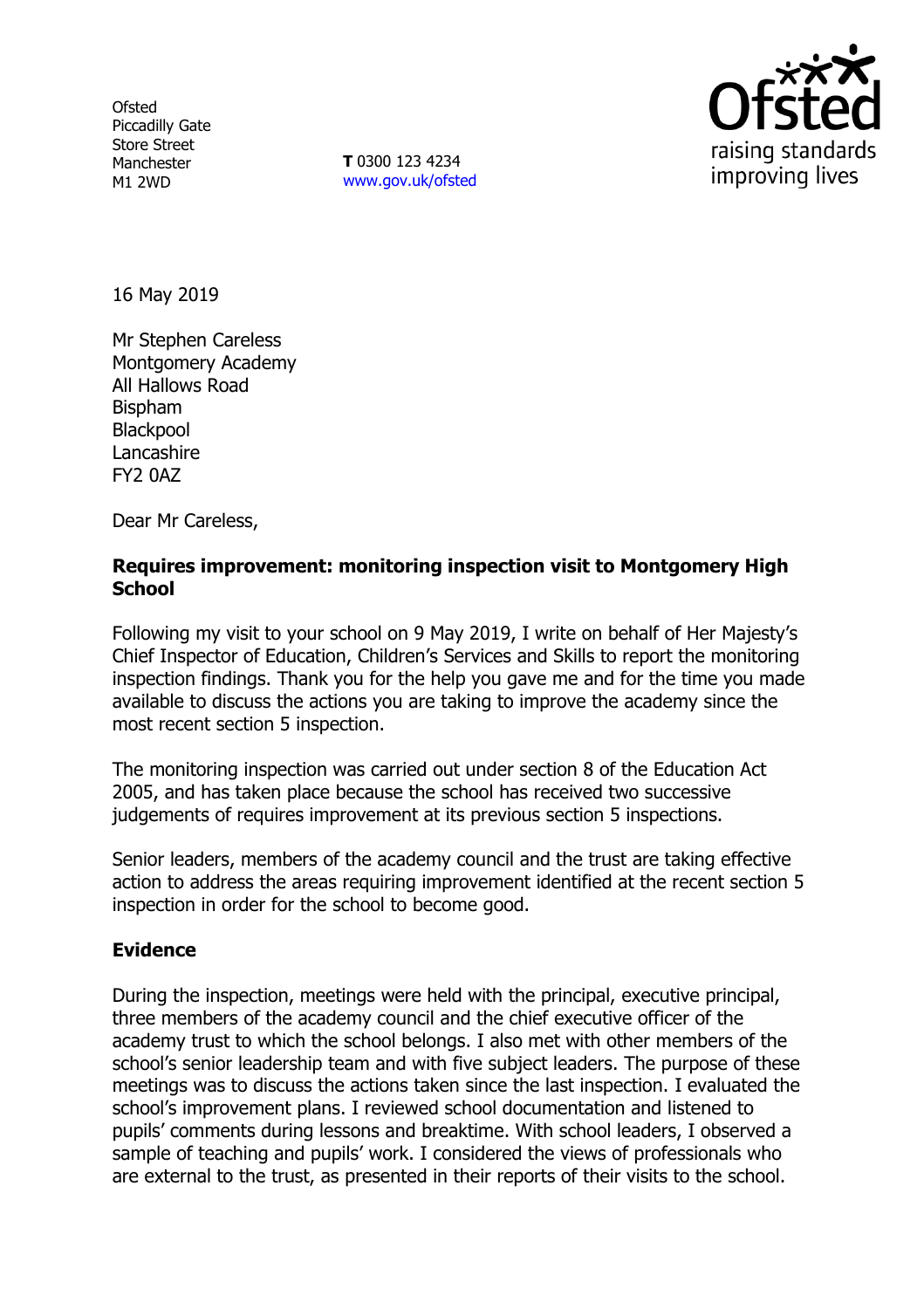

# **Context**

Over recent years, there has been much turbulence in staffing. However, since the inspection 12 months ago, the school's senior leadership team has remained substantially the same.

# **Main findings**

School leaders at all levels, members of the academy council and the trust have a very accurate and realistic understanding of exactly how well the school is performing. You say that the school has to make substantial improvements in all aspects if it is to provide its pupils with a good education. It is evident that, since the last inspection, some features of the school have improved both significantly and quickly.

The trust has provided considerable support and guidance to the school. As a result, the quality of the school's leadership is now significantly stronger. The trust has identified strong leaders and developed their skills. It has clarified and strengthened lines of accountability. Above all, the trust has established and very effectively communicated its vison for the quality of education it wants for Montgomery Academy pupils. School leaders and the academy council have engendered a culture which has inspired staff to meet the challenges ahead and the belief that they can overcome them.

The substantially stronger school leadership team is vigorously addressing, and in some cases have addressed, all areas for improvement described in the last inspection report. Improvements achieved so far have demonstrated that this leadership team, with support and guidance from the trust, has the capacity to maintain the rate at which the school is improving. Strategic planning for improvement is strong.

The quality of the leadership of subjects is improving. These leaders are able to evaluate accurately the progress that pupils are making and how effectively teachers are promoting higher standards. Subject leaders can provide their teachers with good advice and support.

Leaders have raised the expectations of the standards of pupil behaviour. Leaders have developed better systems and support to help pupils to behave well. This includes improvements to teaching. As a result, pupils are showing much more endeavour to learn. A minority of older pupils are critical of a system they see as punitive. However, a majority of pupils said that improved behaviour in classes, and generally around the school, helps them to learn better. Younger pupils said that they feel safe and secure around the school.

School staff have had success in improving the attendance of two key groups. A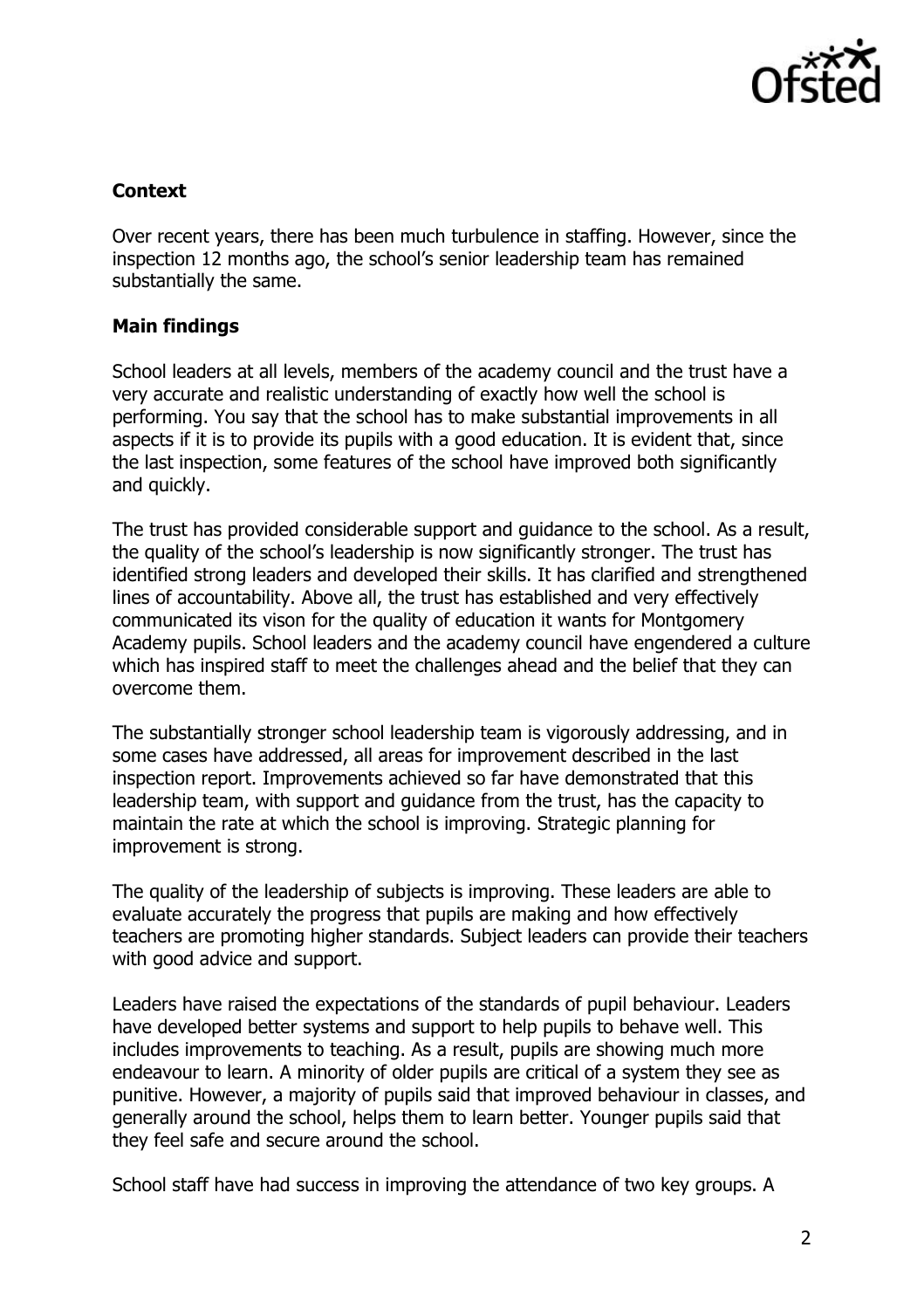

very large proportion of pupils who have a history of being persistently absent are now attending school much more frequently. The attendance of pupils with special educational needs and/or disabilities (SEND) has also seen marked improvement. It is only over the past two months, however, that the whole school's rate of attendance has begun to show improvement. Leaders and staff are developing a wider range of strategies in order to increase the rate of improvement in pupils' attendance.

In the past, teaching has not been good enough. It is now much better. Leaders have identified a structure to learning that suits the pupils of Montgomery Academy. Teachers have improved their planning. This is based firmly on what their pupils already know, understand and can do. It also includes regular and frequent opportunities for pupils to recall what they have learned and for them to apply their learning in practical situations. Teachers are expected to ensure that pupils are clear about what they are going to learn and why it is valuable to them. Pupils said that the improved consistency in approach is helping to improve their learning.

Teachers of English and mathematics have visited their feeder primary schools. From these visits, teachers have learned that the standards that pupils typically reach on leaving key stage 2 are higher than teachers thought. The teachers said that this has raised their expectations of what their Year 7 pupils should be achieving in their first term in secondary school. An examination of the work of pupils currently in Year 7 shows that their attainment is close to what would be expected for their age group. To further improve pupils' progress in key stage 3, leaders and teachers are currently working with local primary staff to develop a coordinated curriculum for Year 5 to Year 8.

Leaders have consulted widely on how to improve the education they provide for disadvantaged pupils. Leaders have also engaged with an external review of this aspect of the school's provision. Leaders have realised that they need to provide a much more stable and calmer environment for these pupils, one where pupils can easily seek guidance and support. Whole-school strategies are embedding well. The progress that disadvantaged pupils make is improving. Their attendance has also improved. However, these measures do not compare favourably with national figures.

Much stronger leadership of the provision to support pupils with SEND has resulted in these pupils now making improved progress. Their needs are much more clearly identified. Teachers are given much better guidance on how to support these pupils. All aspects of this provision are evaluated accurately, and improvements are introduced quickly.

The teaching of mathematics is improving, because the trust and school leaders have invested much time and talent into the area. There is still wide variability in the quality of teaching. However, the balance is shifting. Many more pupils now experience well-prepared lessons. These are carefully planned to systematically